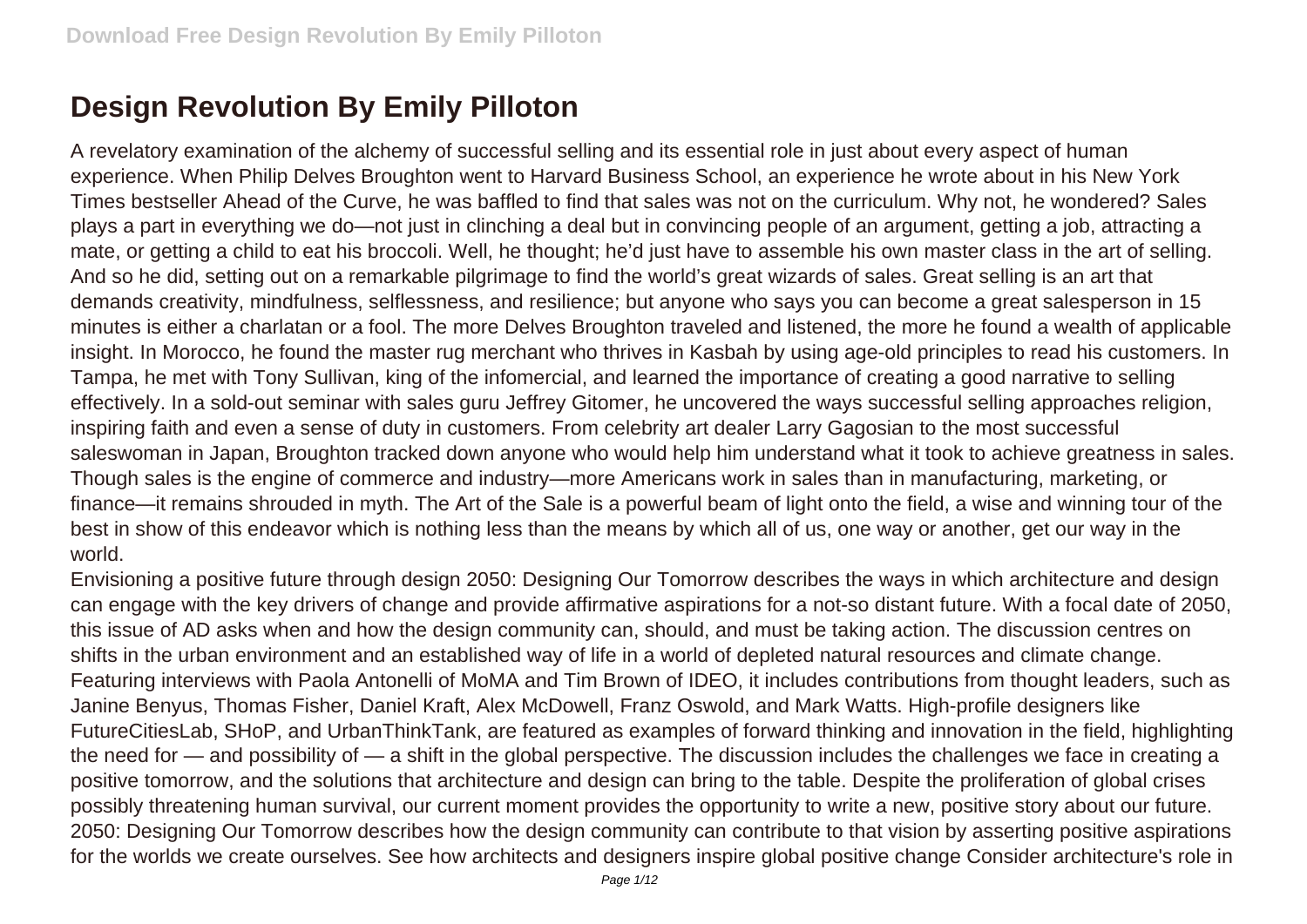shaping cultural outlook Learn the key drivers of change for the built environment Explore the perspectives of leading experts and designers Architects and planners over the centuries have put a stamp upon the planet through the physical manifestations of their belief structures. Today's design community faces a rising wealth gap, climate change, shifting paradigms of nationalism, and myriad other challenges. 2050: Designing Our Tomorrow phrases global issues as a design problem, and describes how architects and designers can rise to the challenge of creating a more positive future.

The designer, author and design activist Victor J. Papanek anticipated an understanding of design as a tool for political change and social good that is more relevant today than ever. He was one of the first designers in the mainstream arena to critically question design's social and ecological consequences, introducing a new set of ethical questions into the design field. Victor Papanek: The Politics of Design presents an encompassing overview of Papanek's oeuvre, at the heart of which stood his preoccupation with the socially marginalized and his commitment to the interests of areas then called the Third World, as well as his involvement in the fields of ecology, bionics, sustainability and anti-consumerism. Alongside essays and interviews discussing Papanek's relevance in his own era, this book also presents current perspectives on his enduring legacy and its influence on contemporary design theory. Original Papanek family photographs, art and design work, drawings, correspondence and countless materials from the Victor J. Papanek Foundation archive at the University of Applied Arts Vienna are reproduced here for the first time, alongside work by both Papanek's contemporaries and designers working today.

What did Einstein, JFK, Edison, Marie Curie, and Henry Ford have in common? They were all inveterate doodlers. These powerhouse minds knew instinctively that doodling is deep thinking in disguise - a simple, accessible, and dynamite tool for innovating and solving even the stickiest problems. Sunni Brown's mission is to bring the power of the Doodle to the rest of us. She leads the Revolution defying all those parents, teachers, and bosses who say Stop doodling! Get serious! Grow up!She overturns misinformation about doodling, demystifies visual thinking, and shows us the power of applying our innate visual literacy. Doodlers of the world, unite! The power of the pen awaits you. 'There's a reason why so many innovative companies use Sunni's techniques for visual literacy, and it's not just because they want to have fun. These methods offer consistently better thinking and in the process deliver happiness as well.' Tony Hsieh, Zappos.com. CEO and author of Deliverying Happiness'Brown's defense of the doodle is convincing . . . . This creative, fun book will definitely help you get your doodle on.'Success'Why do we insist on representing our world using twenty-six letters rather than an infinity of pictures? Sunni Brown shows us how to doodle our way to better thinking. Her book will have you drawing insights on the page, not just in the margins.'Dan Heath, coauthor of Decisive, Made to Stick, and Switch'The future is filled an ever-growing density of information, so visual literacy - the ability to think and communicate using visual language - will become an essential skill. Thankfully, The Doodle Revolutiongives all of us the ability to take the leap.' Jane McGonigal, author of Reality Is Broken'Doodling is not just a nervous habit. It nudges the mind to discover different angles and hidden connections. In the long run - and especially around new media - expressing oneself in raw text might not stand up in the face of artistic, spatial, and emotive text. Sunni has found a way to validate and systematize a new language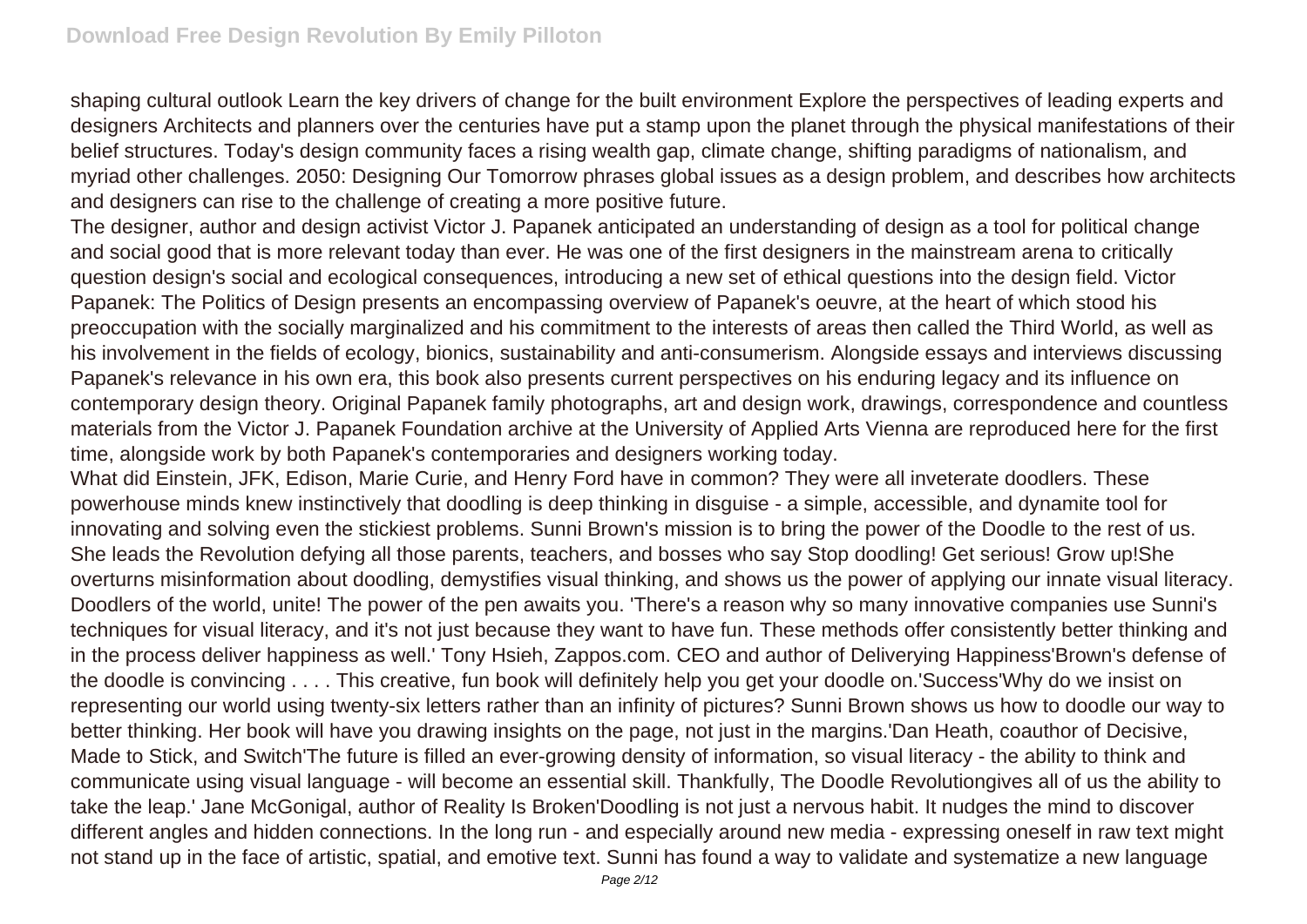that enables thinking on a whole new level.' Robert McKee, author of Story

In this book Papanek looks at the exciting possibilities for the future if architecture and design were to become environmentally and socially responsible. He shows how people can contribute to the well-being of the planet through awareness of design. Showcases more than 100 products from around the world, in such fields as health care, energy, education and entertainment, that use good design as a means to tackle social and environmental problems and make positive changes. Original. Graphic Design and Religion by Daniel Kantor challenges the way we look at the role of graphic design within a religious context. The beautiful and abundant illustrations coupled with the passionately written text transcend the mere visual aspect of symbols and graphic design, elevating them to a spiritual way of seeing. It is an ideal resource for design students, teachers, photographers, illustrators, copywriters, clergy, worship and environment planners, and sacred art enthusiasts! This vital work can help designers discover their role in the creation of sacred art. One way in which Kantor accomplishes this is to draw a comparison between the illuminators of the Middle Ages with modern day graphic designers who serve religion today. Kantor stresses the need for a heightened awareness of graphic design within religion and demonstrates how good design must be seen as an essential component of authentic religious hospitality. --

Design academics and practitioners are facing a multiplicity of challenges in a dynamic, complex, world moving faster than the current design paradigm which is largely tied to the values and imperatives of commercial enterprise. Current education and practice need to evolve to ensure that the discipline of design meets sustainability drivers and equips students, teachers and professionals for the near-future. New approaches, methods and tools are urgently required as sustainability expands the context for design and what it means to be a 'designer'. Design activists, who comprise a diverse range of designers, teachers and other actors, are setting new ambitions for design. They seek to fundamentally challenge how, where and when design can catalyse positive impacts to address sustainability. They are also challenging who can utilise the power of the design process. To date, examination of contemporary and emergent design activism is poorly represented in the literature. This book will provide a rigorous exploration of design activism that will re-vitalise the design debate and provide a solid platform for students, teachers, design professionals and other disciplines interested in transformative (design) activism. Design Activism provides a comprehensive study of contemporary and emergent design activism. This activism has a dual aim - to make positive impacts towards more sustainable ways of living and working; and to challenge and reinvigorate design praxis,. It will collate, synthesise and analyse design activist approaches, processes, methods, tools and inspirational examples/outcomes from disparate sources and, in doing so, will create a specific canon of work to illuminate contemporary design discourse. Design Activism reveals the power of design for positive social and environmental change, design with a central activist role in the sustainability challenge. Inspired by past design activists and set against the context of global-local tensions, expressions of design activism are mapped. The nature of contemporary design activism is explored, from individual/collective action to the infrastructure that supports it generating powerful participatory design approaches, a diverse toolbox and inspirational outcomes. This is design as a political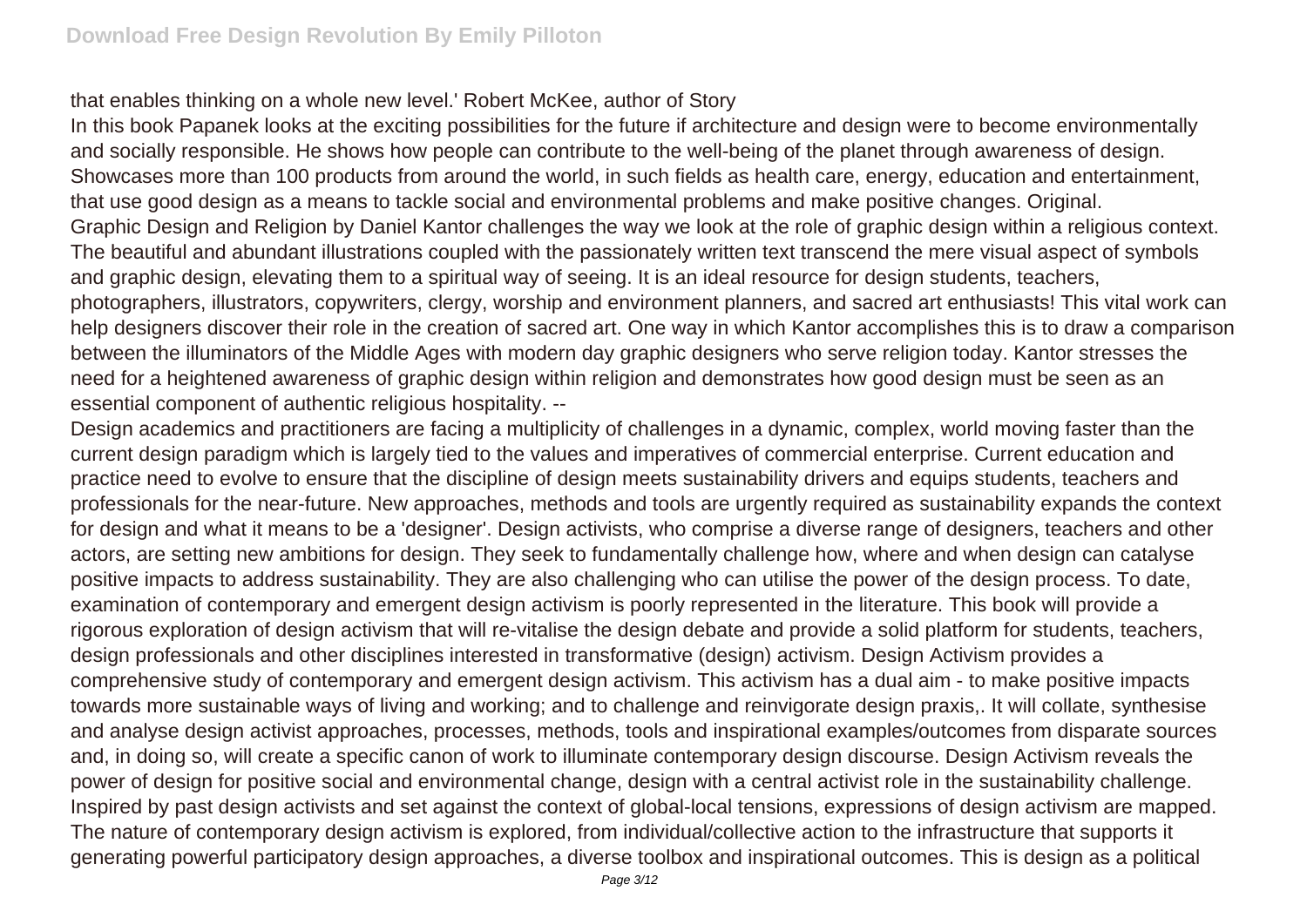and social act, design to enable adaptive societal capacity for co-futuring.

Girls Garage is the only book you'll ever need for a lifetime of tools and building. Not sure which screws to buy? Need to fix a running toilet? With Girls Garage, you'll have the expertise to tackle these problems with your own hands. Or maybe you want to get creative and build something totally new. A birdhouse? A bookshelf? Girls Garage has you covered. Packed with illustrations that will build confidence for your next hardware store run, practical advice on everything from quick fixes to safety tips, and inspiring stories from real-world builder girls and women, this eye-catching volume makes the technical accessible. This is the guide every girl needs to take her life into her own hands. Girls, get in touch with your inner badass, and get building • Informative, inspiring, and designed for everyday use, this is the ultimate book of book of building and woodcraft for girls. • A true confidence builder for girls interested in STEM, woodworking, and home improvement. • Along with her design agency and Girl's Garage, Emily Pilloton has been featured on television shows and the documentary film If You Build It. Girls Garage will be both a trusted household resource and a wellspring of inspiration and encouragement in the vein of Women in Science and Headstrong: 52 Women Who Changed Science and the World. • Nonfiction books for girls age 14 and up • Woodcraft, home repair, kids building projects • Inspiring Kids DIY for teens Emily Pilloton is a designer, builder, educator, and founder of the nonprofit design agency Project H Design and Girls Garage. Her ideas have made their way to the TED stage, the Colbert Report, and the full-length documentary If You Build It. She is currently a lecturer in the College of Environmental Design at the University of California, Berkeley. She lives in the San Francisco Bay Area.

Recoded City examines alternative urban design, planning and architecture for the other 90%: namely the practice of participatory placemaking, a burgeoning practice that co-author Thomas Ermacora terms 'recoding'. In combining bottom-up and top-down means of regenerating and rebalancing neighbourhoods affected by declining welfare or struck by disaster, this growing movement brings greater resilience. Recoded City sheds light on a new epoch in the relationship between cities and civil society by presenting an emerging range of collaborative solutions and distributed governance models. The authors draw on their own fresh research of global pioneers forging localist design strategies, public-realm interventions and new stakeholder dynamics. As the world becomes increasingly digital and virtual, a myriad of online tools and technological options is becoming available. These give unprecedented co-creation opportunities to communities and professionals alike, yielding the benefits of a more open – DIY – society. Because of its close engagement with people, place and local identity, the field of participatory placemaking has huge untapped potential. Responding to the challenges of the Anthropocene era, Recoded City is for decision-makers, developers and practitioners working globally to make better and more liveable cities.

An intimate glimpse into the professional and romantic relationship between Harriet Pattison and the renowned architect Louis Kahn On a winter day in 1953, a mysterious man in a sheepskin coat stood out to Harriet Pattison, then a theater student at Yale. She would later learn he was the architect Louis Kahn (1901–1974). This chance encounter served as preamble to a fifteen-year romance, with Pattison becoming the architect's closest confidante, his intellectual partner, and the mother of his only son. Here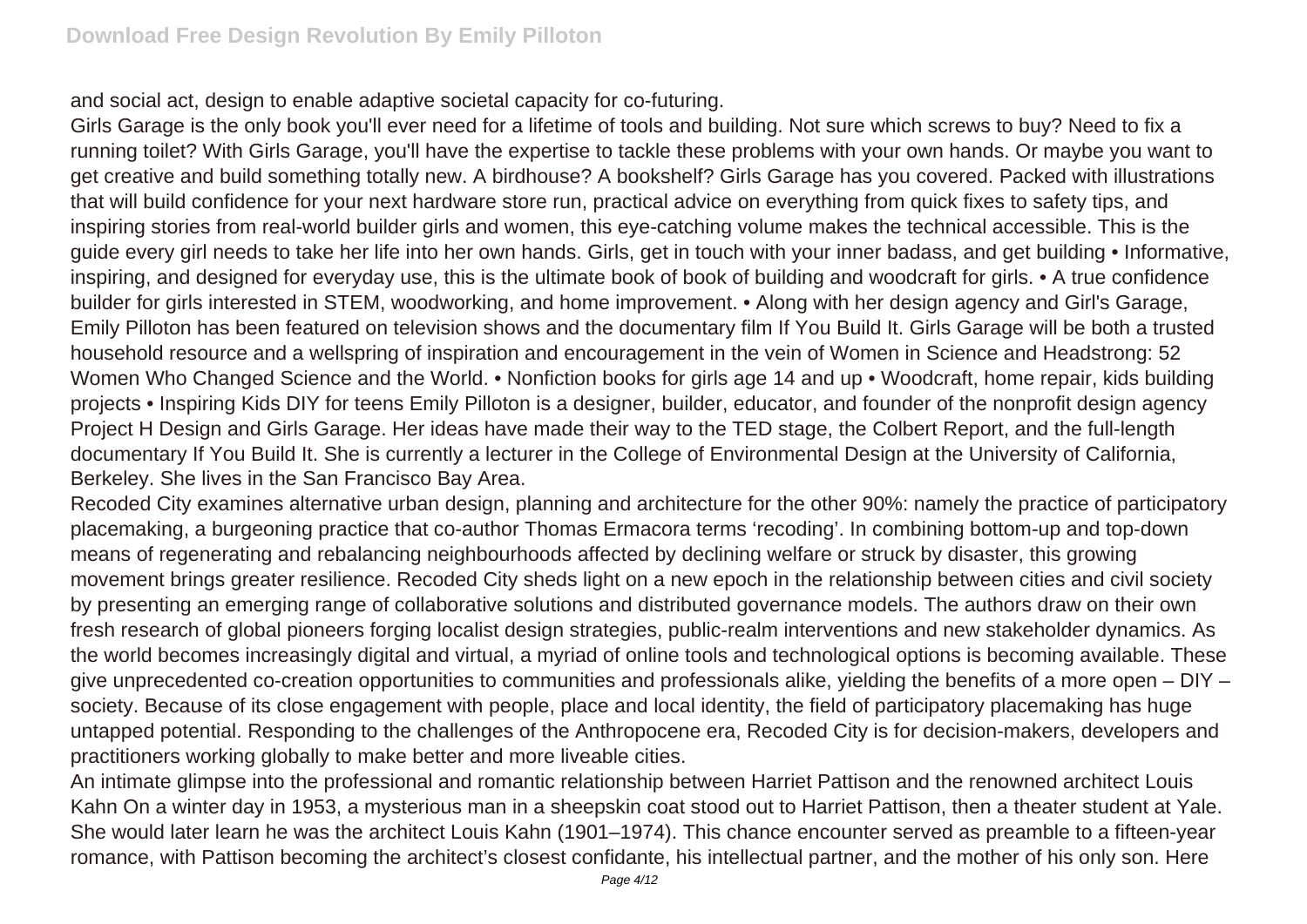for the first time, Pattison recounts their passionate and sometimes searing relationship. Married and twenty-seven years her senior, Kahn sent her scores of letters—many from far-flung places—until his untimely death. This book weaves together Pattison's own story with letters, postcards, telegrams, drawings, and photographs that reveal Kahn's inner life and his architectural thought process, including new insight into some of his greatest works, both built and unbuilt. What emerges is at once a poignant love story and a vivid portrait of a young woman striving to raise a family while forging an artistic path in the shadow of her famous partner.

In his In the blink of an eye, Walter Murch, the Oscar-awarded editor of The English Patient, Apocalypse Now, and many other outstanding movies, devises the Rule of Six -- six criteria for what makes a good cut. On top of his list is "to be true to the emotion of the moment," a quality more important than advancing the story or being rhythmically interesting. The cut has to deliver a meaningful, compelling, and emotion-rich "experience" to the audience. Because, "what they finally remember is not the editing, not the camerawork, not the performances, not even the story---it's how they felt." Technology for all the right reasons applies this insight to the design of interactive products and technologies -- the domain of Human-Computer Interaction, Usability Engineering, and Interaction Design. It takes an experiential approach, putting experience before functionality and leaving behind oversimplified calls for ease, efficiency, and automation or shallow beautification. Instead, it explores what really matters to humans and what it needs to make technology more meaningful. The book clarifies what experience is, and highlights five crucial aspects and their implications for the design of interactive products. It provides reasons why we should bother with an experiential approach, and presents a detailed working model of experience useful for practitioners and academics alike. It closes with the particular challenges of an experiential approach for design. The book presents its view as a comprehensive, yet entertaining blend of scientific findings, design examples, and personal anecdotes. Table of Contents: Follow me! / Crucial Properties of Experience / Three Good Reasons to Consider Experience / A Model of Experience / Reflections on Experience Design Many designs that appear in today's society will circulate and encounter audiences of many different cultures and languages. With communication comes responsibility; are designers aware of the meaning and impact of their work? An image or symbol that is acceptable in one culture can be offensive or even harmful in the next. A typeface or colour in a design might appear to be neutral, but its meaning is always culturally dependent. If designers learn to be aware of global cultural contexts, we can avoid stereotyping and help improve mutual understanding between people. Politics of Design is a collection of visual examples from around the world. Using ideas from anthropology and sociology, it creates surprising and educational insight in contemporary visual communication. The examples relate to the daily practice of both online and offline visual communication: typography, images, colour, symbols, and information. Politics of Design shows the importance of visual literacy when communicating beyond borders and cultures. It explores the cultural meaning behind the symbols, maps, photography, typography, and colours that are used every day. It is a practical guide for design and communication professionals and students to create more effective and responsible visual communication.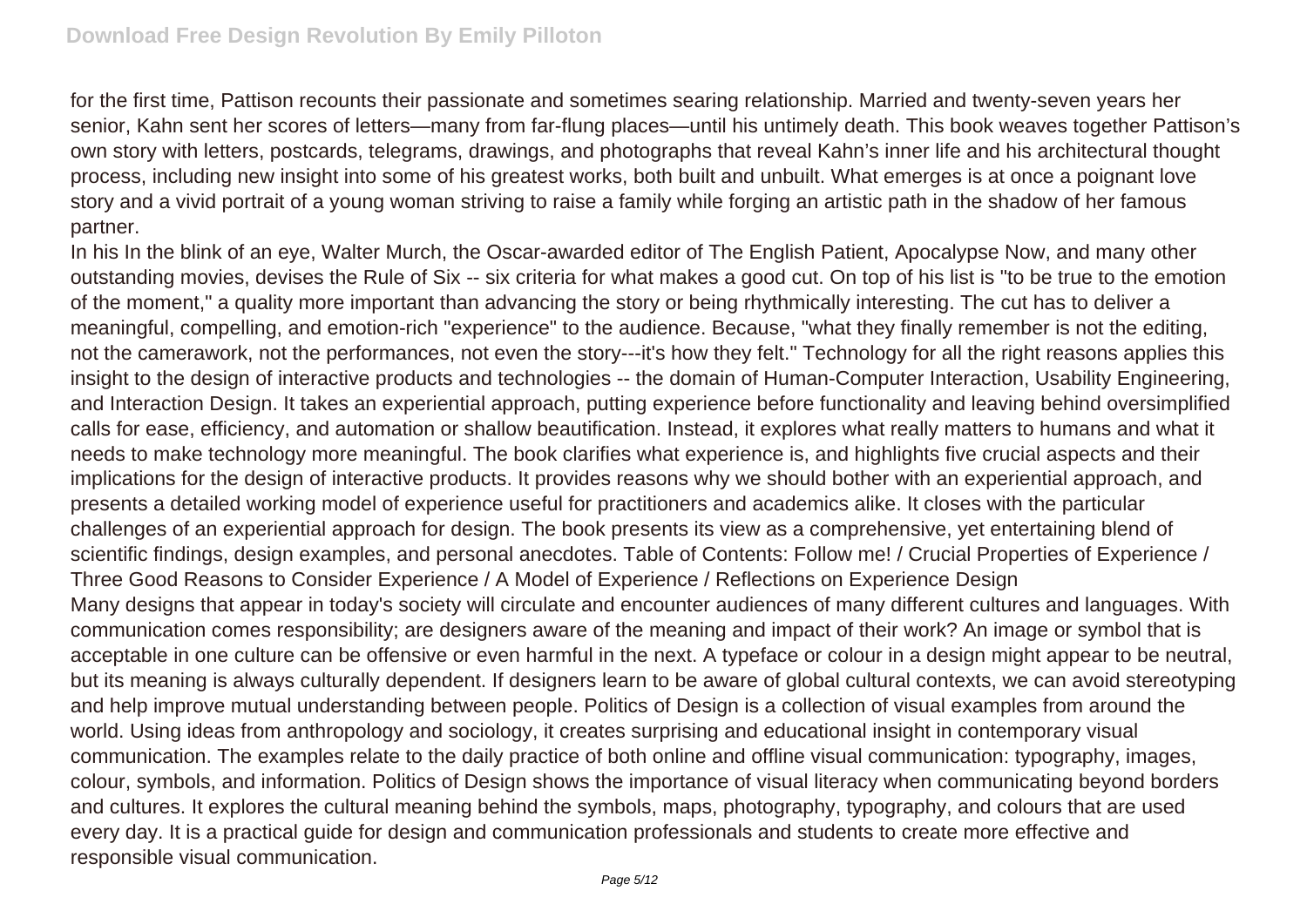"America's greenest CEO" and the hero from the award-winning documentary "The Corporation" makes the urgent, compelling case that sustainable business pays. His story is now legend. In 1994, after reading The Ecology of Commerce by Paul Hawken, Ray Anderson felt a "spear in the chest" the founder of Interface, Inc., a billion-dollar carpeting manufacturer, realized that his company was plundering the environment and he needed to steer it on a new course. Since then, Interface has cut its greenhouse gas emissions by 82%, and the goal is to reach zero environmental footprint by 2020. Thoughtful and winning, Confessions of a Radical Industrialist shows how Anderson revolutionized his company, in the process bringing costs down, improving quality, making it one of "Fortune"'s "100 Best Companies to Work For" -- and driving up profits. "\*The publisher has aimed for sustainability in all aspects of this book's production, from the inks and glues to the trim size. The interior paper is 100% postconsumer recycled, certified by the Forest Stewardship Council, and ancient-forest friendly. Instead of a jacket, the cover boards are wrapped in 100% recycled paper stock coated in a biodegradable varnish - and these are just two examples among many." "From the Hardcover edition."

The majority of companies, their employees and their leaders navigate a space where competitors appear overnight, customers demand innovations monthly, business plans rarely last a full year and career ladders have been replaced by trampolines. This environment of constant change will only accelerate in the future and traditional business leaders are ill equipped to deal with it. Just as we took our cues from MBAs and the military in casting the ideal CEO of the 20th century, we can look to design - in its broadest form - to model our future leader, the DEO. These leaders possess characteristics, behaviors and mindsets that allow them to excel in unpredictable, fast-moving and value-charged conditions. They are catalysts for transformation and agents of change. A hybrid of strategic business executive and creative problem-solver, the DEO is willing to take on anything as an object of design and looks at ALL problems as design challenges. Readers will learn not only why this form of leadership is essential to the success of modern organizations, but also what characteristics are best suited to this role. Through intimate conversations with leading DEOs, we explore the mindsets, communities, processes and practices common to creative business leaders. The book lays out—graphically and through example—how DEOs run their companies and why this approach makes sense now. We help readers identify these skills in themselves and their colleagues, and we guide them in using these skills to build, revive or reinvent the next generation of great companies and organization.

For everyone interested in the enduring appeal of Louis Kahn, this book demonstrates that a close look at how Kahn put his buildings together will reveal a deeply felt philosophy. Louis I. Kahn is one of the most influential and poetic architects of the twentieth century, a figure whose appeal extends beyond the realm of specialists. In this book, noted Kahn expert John Lobell explores how Kahn's focus on structure, respect for materials, clarity of program, and reverence for details come together to manifest an overall philosophy. Kahn's work clearly conveys a kind of "transcendent rootedness"--a rootedness in the fundamentals of architecture that also asks soaring questions about our experience of light and space, and even how we fit into the world. In Louis Kahn: Architecture as Philosophy, John Lobell seeks to reveal how Kahn's buildings speak to grand humanistic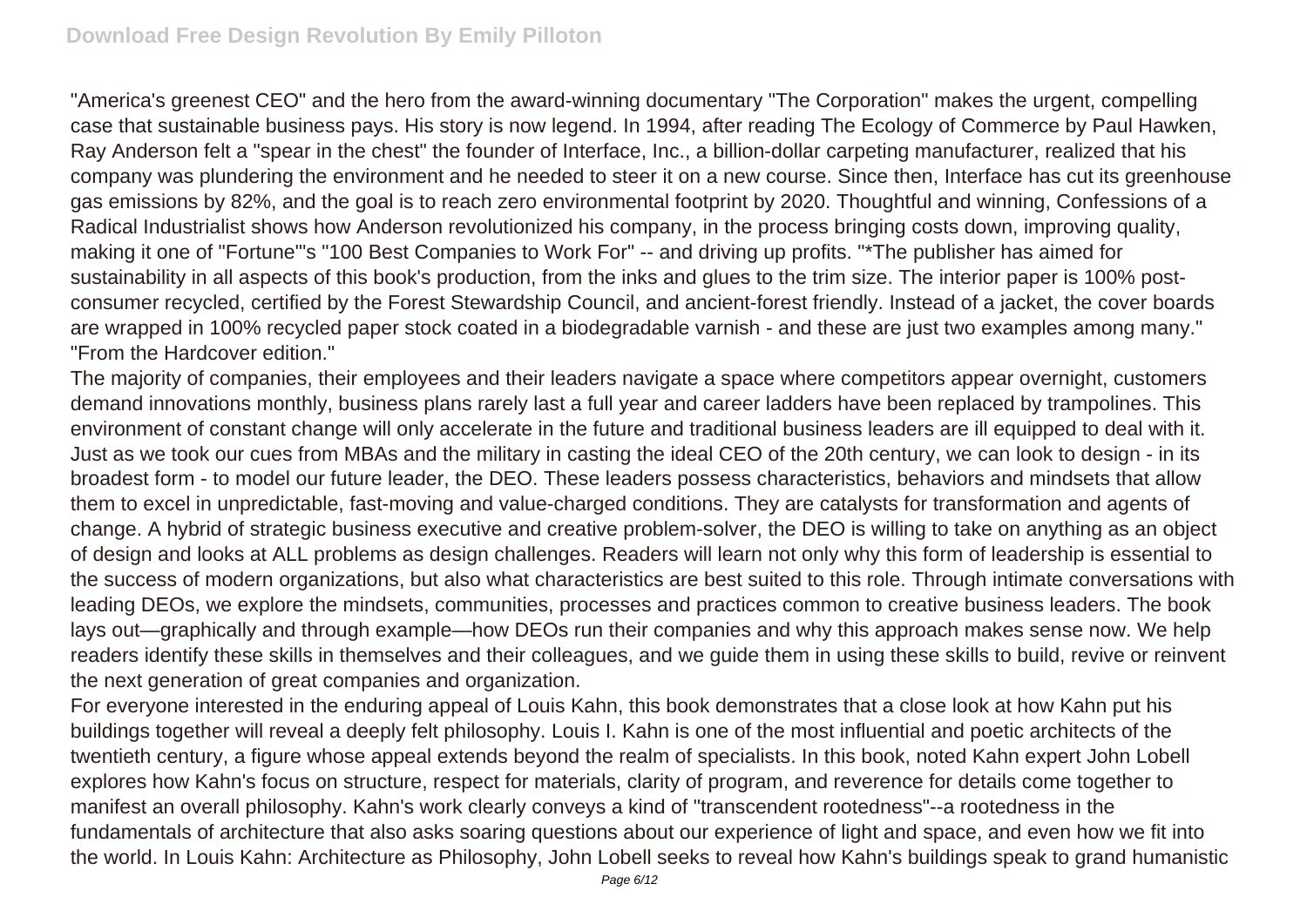concerns. Through examinations of five of Kahn's great buildings--the Richards Medical Research Building in Philadelphia; the Salk Institute for Biological Studies in La Jolla; the Phillips Exeter Academy Library in New Hampshire; the Kimbell Art Museum in Fort Worth; and the Yale Center for British Art in New Haven--Lobell presents a clear but detailed look at how the way these buildings are put together presents Kahn's philosophy, including how Kahn wishes us to experience them. An architecture book that touches on topics that addresses the universal human interests of consciousness and creativity, Louis Kahn: Architecture as Philosophy helps us understand our place and the nature of well-being in the built environment.

An Examination of the Practice Through the Years Teaching the history of graphic design cannot simply be outlined by dates nor confined by places, but is defined by concepts and philosophies, as well as those who made, make, and inspire them. Teaching Graphic Design History is the first collection of essays, syllabi, and guides for conveying the heritage of this unique practice, from traditional chronologies to eclectic themes as developed by today's historians, designers, scholars, and documentarians. Long overlooked within the broader history of printing and typesetting, when graphic design's artifacts finally became the subject of serious study, the historian had to determine what was worthy and on what the history of graphic design should focus: the makers or the artifacts, the content or the context, or all of the above. With the author's distinct viewpoint and many exclusive contributions, Teaching Graphic Design History chronicles the customs and conventions of various cultures and societies and how they are seen through signs, symbols, and the artifacts designed for use in the public—and sometimes private—sphere. Areas of focus include: Social and political effects of graphic design Philosophical perspectives on design Evolution of branding Development of the graphic design profession Predictions for the future of the practice An examination of the concerted efforts, happy accidents, and key influences of the practice throughout the years, Teaching Graphic Design History is an illuminating resource for students, practitioners, and future teachers of the subject.

From M & Ms to Post–It Notes, a charming and insightful collection of design marvels from everyday life, celebrated by the curator of the MoMA's department of architecture and design. Every day we use dozens of tiny objects, from Post–It notes to Band–Aids. If they work well, chances are we do not pay them much attention. But although modest in size and price, some of these objects are true masterpieces of the art of design. Paola Antonelli, curator of the Museum of Modern Art's Department of Design and Architecture, is a highly celebrated figure in the world of design (she was just ranked among the top 100 most powerful people in the world of art). Paola has long been passionate about the subject of everyday objects that are marvels of design. The response to her recent MoMA show, also called Humble Masterpieces, was electric. In addition to lively coverage in dozens of publications, the museum goers spread the word about the fun of learning about and nominating their own picks for humble masterpieces. Now, in this colorful visual feast, Antonelli chooses 100 fabulous objects, from Chupa Chup lollipops to Legos to Chopsticks and Scotch tape. Each object will be portrayed with a gorgeous close–up detail, a brisk and informative text on its origin and special design features, as well as a silhouette image of the object as we see it each day. Certain to appeal to a broad audience, and to lend itself to fun, creative promotional opportunities, Humble Masterpieces will celebrate the possibility of looking at our everyday lives in an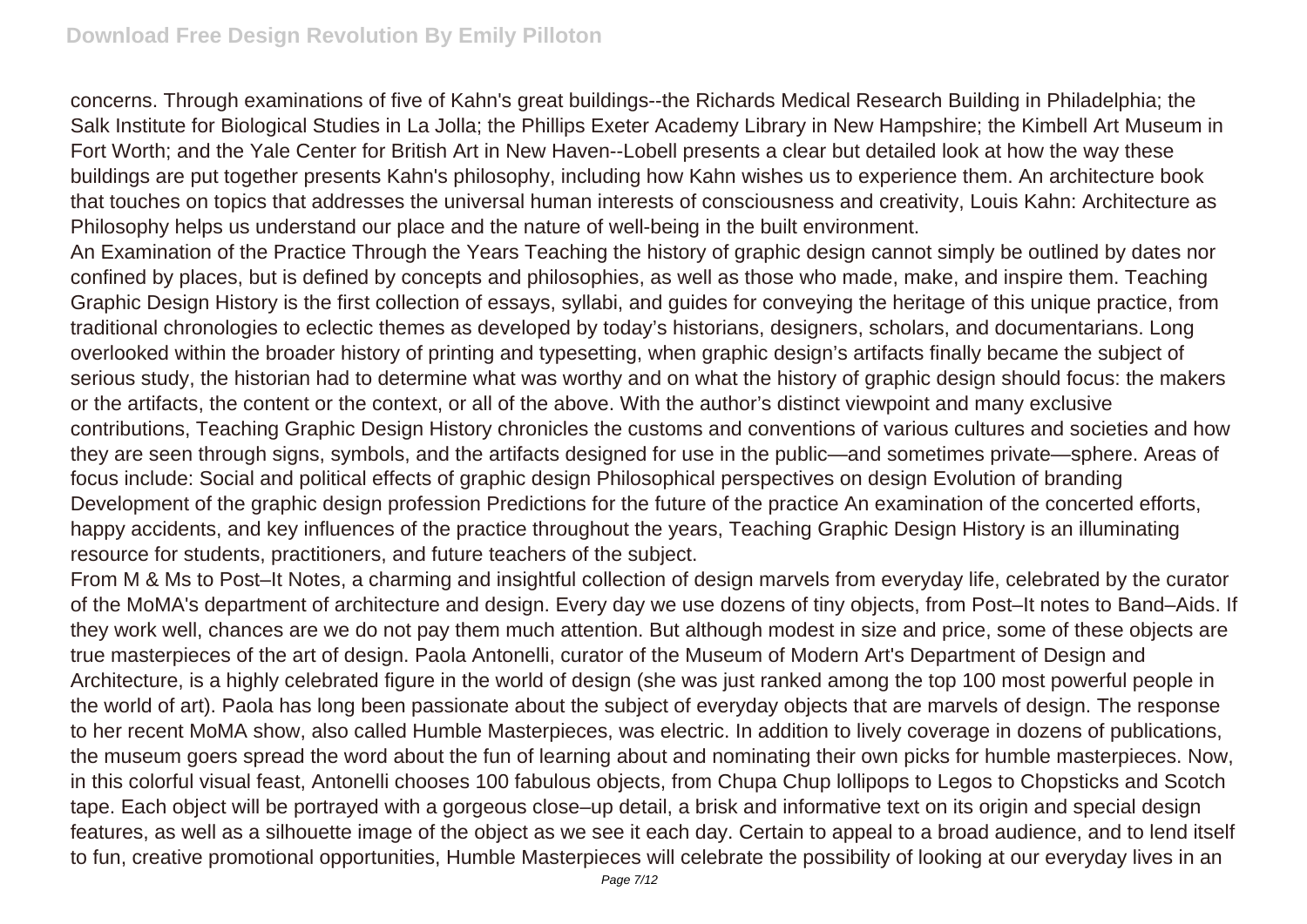## all–new way.

The Architecture of Change: Building a Better World is a collection of articles that demonstrates the power of the human spirit to transform the environments in which we live. This inspiring book profiles people who refused to accept that things couldn't change, who saw the possibility of making something better, and didn't esitate to act. Breaking down the stereotypes surrounding "socially engaged architecture," this book shows who can actually impact the lives of communities. Like Bernard Rudofsky's seminal Architecture Without Architects, it explores communal architecture produced not by specialists but by people, drawing on their common lives and experiences, who have a unique insight into their particular needs and environments. These unsung heroes are teachers and artists, immigrants and activists, grandmothers in the projects, students and planners, architects and residents of some of our poorest places. Running through their stories is a constant theme of social justice as an underlying principle of the built environment. This book is about opening one's eyes to new ways of interpreting the world, and how to go about changing it.

This smart, friendly, and well-designed volume makes the case for design as a tool to solve some of the world's biggest social problems. The book features more than 100 innovative, sustainable, need-based product designs that empower individuals, communities, and economies.

Using salvaged lumber and bricks, discarded tires, hay and waste cardboard bales, concrete rubble, colored bottles, and old license plates, they create inexpensive buildings in a style Mockbee describes as "contemporary modernism grounded in Southern culture."".

Expanding Architecture presents a new generation of creative design carried out in the service of the greater public and the greater good. Questioning how design can improve daily lives, editors Bryan Bell and Katie Wakeford map an emerging geography of architectural activism that is rich in its diversity of approaches. More than thirty essays by practicing architects and designers, urban and community planners, historians, landscape architects, environmental designers, and members of other fields present recent work from around the world that suggests the countless ways that design can address issues of social justice, allow individuals and communities to plan and celebrate their own lives, and serve a much larger percentage of the population than it has in the past.

Design Pedagogy explains why it is vital for design students that their education helps them construct a 'passport' to enter the professional sphere. Recent research into design teaching has focused on its signature pedagogies, those elements which are particularly characteristic of the disciplines. Typically based on core design theory, enlivened by approaches imported to the area, such work has utility when it recognizes the visual language of designing, the media of representation used, and the practical realities of tackling design questions. Increasingly the 21st century sees these activities in a global context where the international language of the visual artefact is recognized. This book draws on recent work in these areas. It includes a number of chapters which are developed from work undertaken during the period of special funding for centres of teaching excellence in the UK up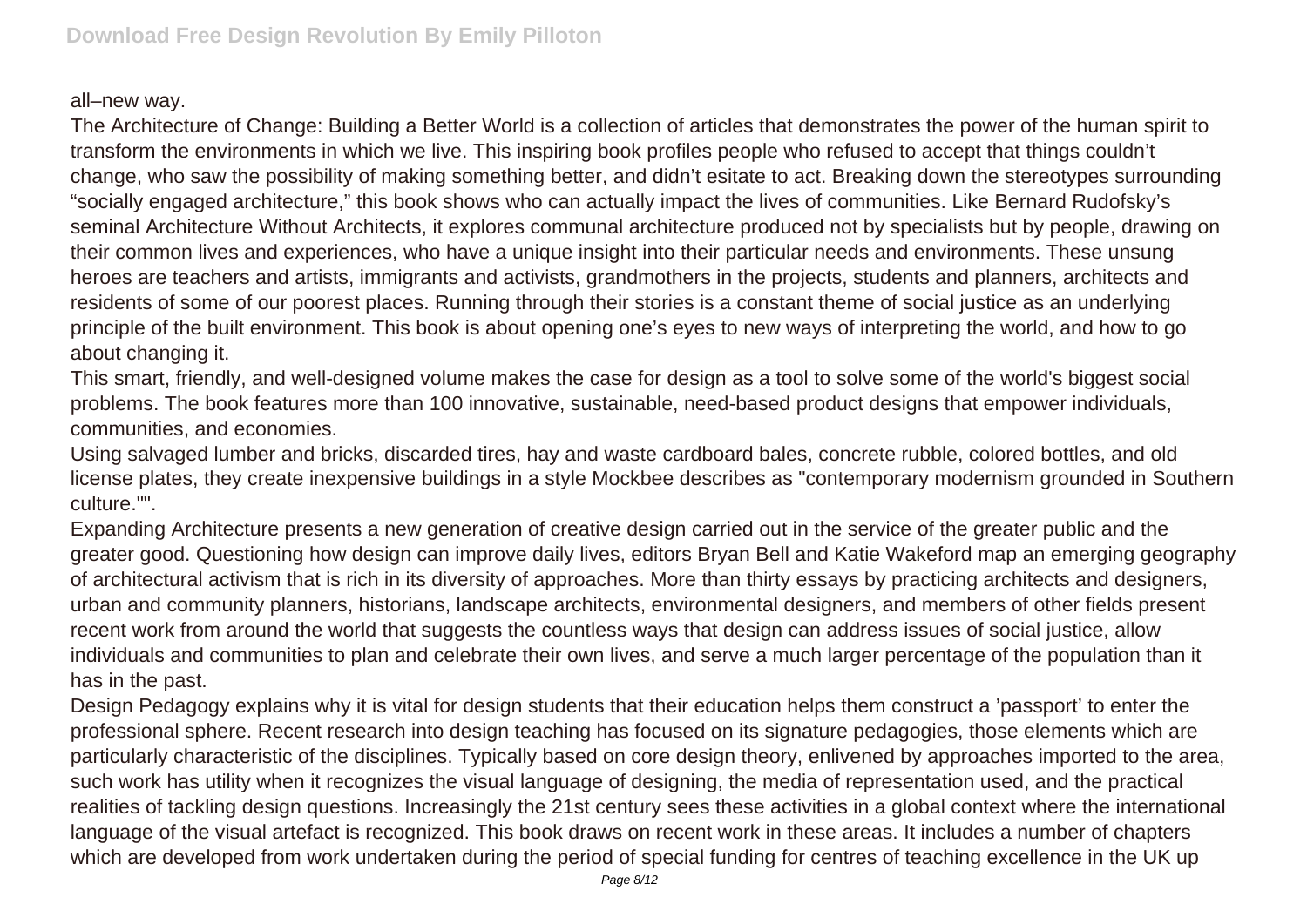until 2010. Two of those in design have provided the basis for research and innovative developments reported on here. They have helped to enliven the environment for design pedagogy research in other establishments which are also included. Design students need support for the agile navigation through the design process. Learning experiences should develop students' natural motivations and professionalise motivation to create a resilient, informed and sustainable capacity. This is the essence of 'transformative learning'. This collection explores how design education is, in itself, a passport to practice and showcases how some of the key developments in education use techniques related to collaboration, case studies and experience to motivate students, enable them to express their identity, reflect and learn.

This new monograph combines the eye of a celebrated photographer with the distinctive voice of an artist and adventurer. Explores new thoughts and practices in the movement toward an architecture that serves everyone, including the poor. How leadership with love can make lasting changes, even in the toughest situations Lead Fearlessly, Love Hard offers real, actionable advice for those seeking to change the education system from within. While countless books, articles, and speeches decry the challenges disadvantaged students in low-performing schools face, no one has offered a clear path forward through these challenges—until now. Author Linda Cliatt-Wayman, principal of Strawberry Mansion High School in Philadelphia, grew up in the same North Philadelphia neighborhood where she now leads and fought every single day for the chance to become a part of the solution. Today, she is a turnaround principal and popular TED Talk speaker who helps children living in poverty achieve more than they ever thought possible. In Lead Fearlessly, Love Hard, she provides hope, optimism, and a call to action to help all students reach their true potential. Steadfast leadership and clear principles can overcome almost anything, and this book shows you how to focus your passion, apply your skills, and lead your students down the path to a better future. Discover and develop the leader within Take responsibility and move forward every day Give each student the critical interaction they crave Be a force for real, positive change in neighborhood schools Highlighting the intersection of strong visionary and strategic thinking with onthe-ground, day-to-day implementation, this narrative-driven guide tells the stories of real students and educators to show how clear principles and strong guidance can turn around schools—and the students they serve.

"Imagine, design, create offers a wide-ranging look at how the creative process and the tools of design are dramatically changing - and where design is headed int he coming years. Bringing together stories of good design happening around the world, the book shows how people are using fresh design approaches and new capabilities to solve problems, create opportunities, and improve the way we live and work"-- Book jacket.

Agent-centric theories, approaches and technologies are contributing to enrich interactions between users and computers. This book aims at highlighting the influence of the agency perspective in Human-Computer Interaction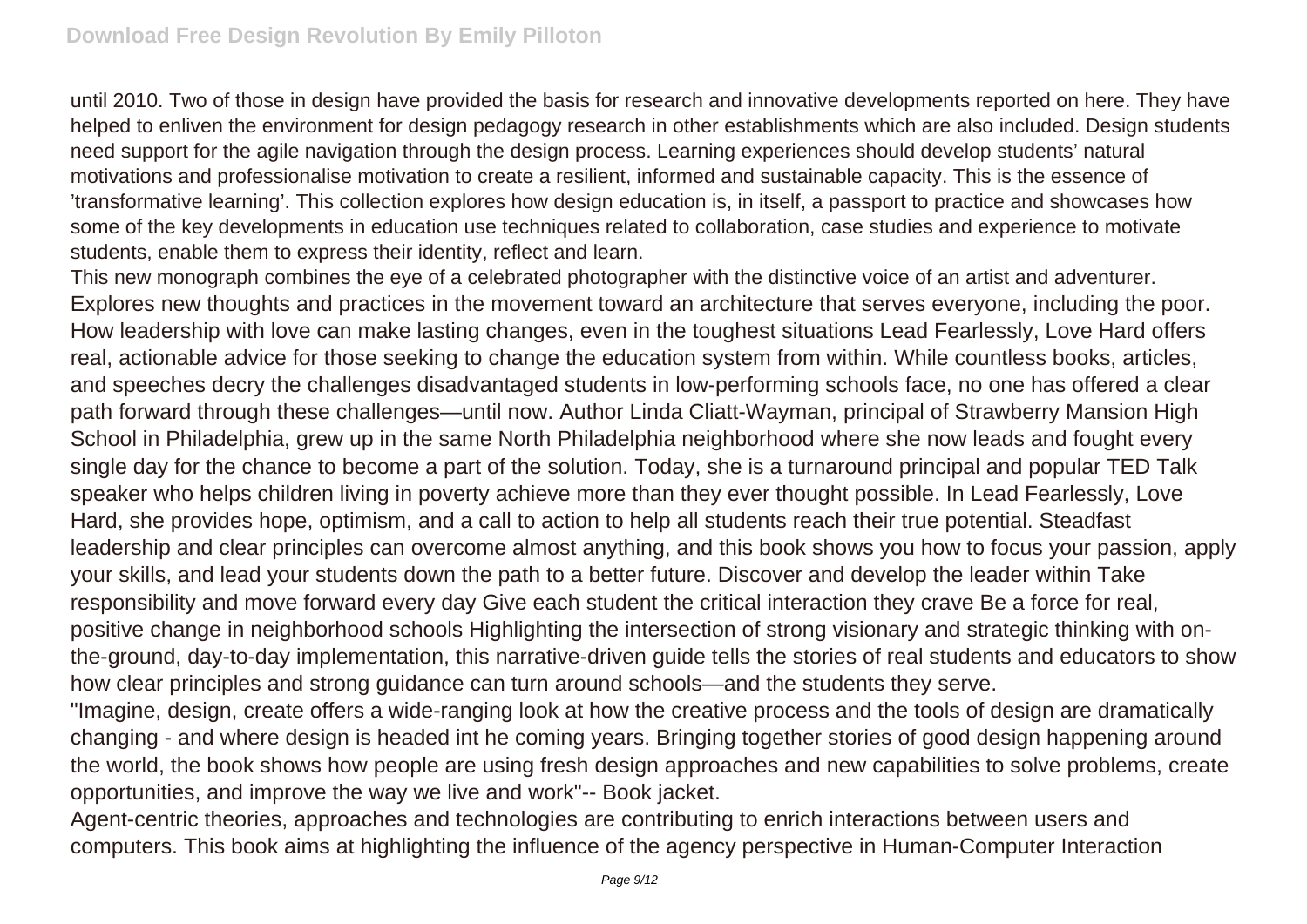through a careful selection of research contributions. Split into five sections; Users as Agents, Agents and Accessibility, Agents and Interactions, Agent-centric Paradigms and Approaches, and Collective Agents, the book covers a wealth of novel, original and fully updated material, offering: To provide a coherent, in depth, and timely material on the agency perspective in HCI To offer an authoritative treatment of the subject matter presented by carefully selected authors To offer a balanced and broad coverage of the subject area, including, human, organizational, social, as well as technological concerns. ü To offer a hands-on-experience by covering representative case studies and offering essential design guidelines The book will appeal to a broad audience of researchers and professionals associated to software engineering, interface design, accessibility, as well as agent-based interaction paradigms and technology. Written by a noted expert on and popular advocate of intelligent design, this book explores more than 60 of the toughest questions asked by experts and non-experts.

An historical exploration of the Bauhaus--having existed for only fourteen years and boasting fewer than 1,300 students--assesses the school's influence throughout the world in numerous buildings, art-works, objects, concepts, and curricula. Reprint.

"Reduce, Reuse, Recycle, and Recover" is the sustainable guideline that has replaced the "Take, Make, Waste" attitude of the industrial age. Based on their background at the ETH Zurich and the Future Cities Laboratory in Singapore, the authors provide both a conceptual and practical look into materials and products which use waste as a renewable resource. This book introduces an inventory of current projects and building elements, ranging from marketed products, among them façade panels made of straw and self-healing concrete, to advanced research and development like newspaper, wood or jeans denim used as isolating fibres. Going beyond the mere recycling aspect of reused materials, it looks into innovative concepts of how materials usually regarded as waste can be processed into new construction elements. The products are organized along the manufacturing processes: densified, reconfigured, transformed, designed and cultivated materials. A product directory presents all materials and projects in this book according to their functional uses in construction: load-bearing, self-supporting, insulating, waterproofing and finishing products. Innovation and design need not be about the search for a killer app. Innovation and design can start in people's everyday activities. They can encompass local services, cultural production, arenas for public discourse, or technological platforms. The approach is participatory, collaborative, and engaging, with users and consumers acting as producers and creators. It is concerned less with making new things than with making a socially sustainable future. This book describes experiments in innovation, design, and democracy, undertaken largely by grassroots organizations, non-governmental organizations, and multi-ethnic working-class neighborhoods. These stories challenge the dominant perception of what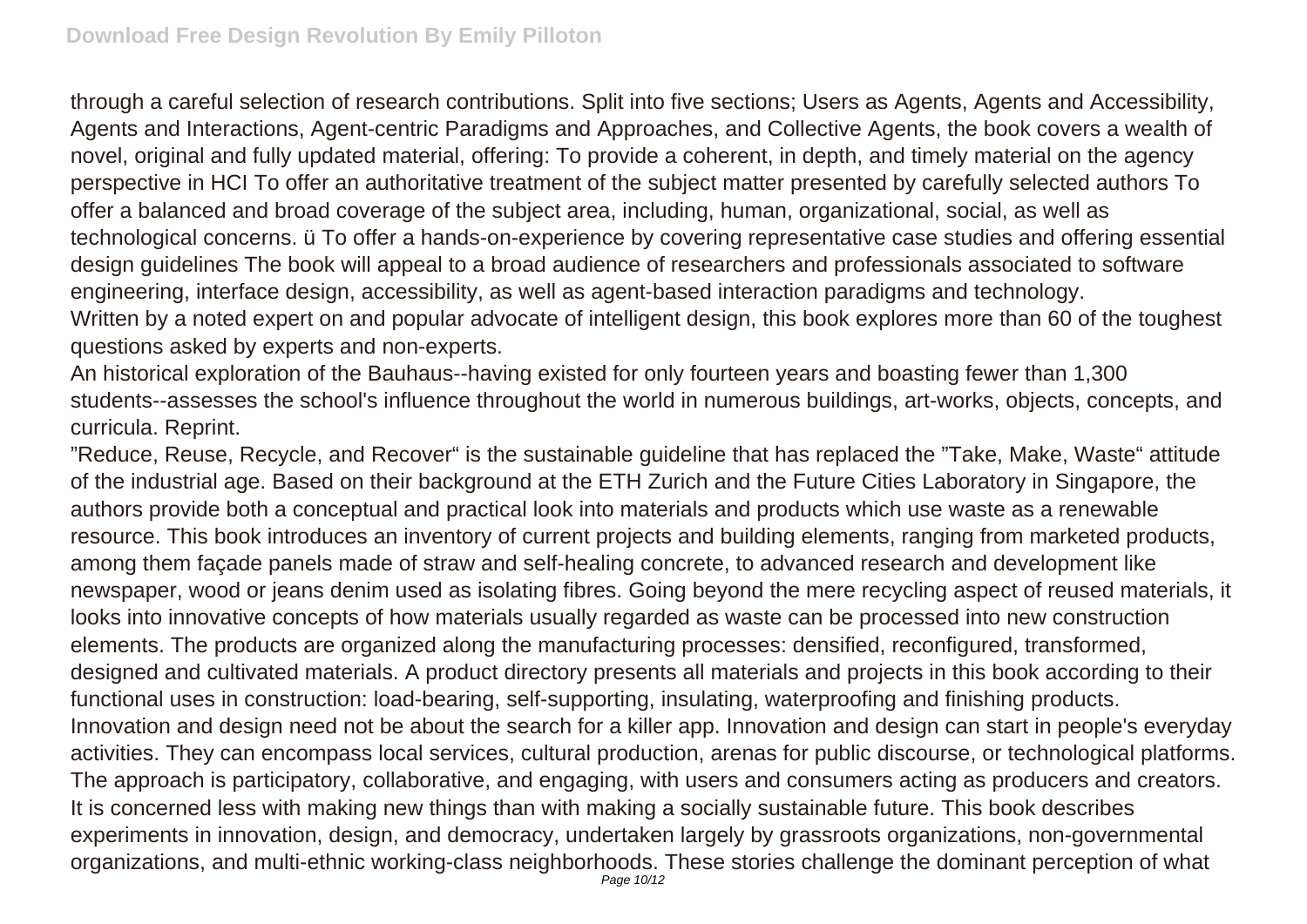constitutes successful innovations. They recount efforts at social innovation, opening the production process, challenging the creative class, and expanding the public sphere. The wide range of cases considered include a collective of immigrant women who perform collaborative services, the development of an open-hardware movement, grassroots journalism, and hip-hop performances on city buses. They point to the possibility of democratized innovation that goes beyond solo entrepreneurship and crowdsourcing in the service of corporations to include multiple futures imagined and made locally by often-marginalized publics. ContributorsMåns Adler, Erling Björgvinsson, Karin Book, David Cuartielles, Pelle Ehn, Anders Emilson, Per-Anders Hillgren, Mads Hobye, Michael Krona, Per Linde, Kristina Lindström, Sanna Marttila, Elisabet M. Nilsson, Anna Seravalli, Pernilla Severson, Åsa Ståhl, Lucy Suchman, Richard Topgaard, Laura **Watts** 

Is there a greener gender? Studies show that women are more likely than men to support environmental causes through voting, activism, and consumer choices. What are the implications for the design industry? Does sustainable design have special appeal for women, and do they in turn offer something unique to the field? In Women in Green: Voices of Sustainable Design, Kira Gould and Lance Hosey explore these questions through informal conversations with architects, designers, consultants, policymakers, educators, and students. What they find is that women may be changing how we all see our world and our work.

Exploring an unjustly overlooked figure in 20th-century British visual culture This book offers a comprehensive overview to the work and legacy of David King (1943-2016), whose fascinating career bridged journalism, graphic design, photography, and collecting. King launched his career at Britain's Sunday Times Magazine in the 1960s, starting as a designer and later branching out into image-led journalism. He developed a particular interest in revolutionary Russia and began amassing a collection of graphic art and photographs--ultimately accumulating around 250,000 images that he shared with news outlets. Throughout his life, King blended political activism with his graphic design work, creating anti-Apartheid and anti-Nazi posters, covers for books on Communist history, album artwork for The Who and Jimi Hendrix, catalogues on Russian art and society for the Museum of Modern Art in Oxford, and typographic covers for the left-wing magazine City Limits. This well-researched and finely illustrated publication ties together King's accomplishments as a visual historian, artist, journalist, and activist.

Reveals the importance of innovation in American global competitiveness, profiling some of today's most compelling young innovators while explaining how they have succeeded through the unconventional methods of parents, teachers, and mentors.

"An essential introduction to sustainable domestic design." —Dwell magazine How to Achieve Style and Sustainability **Page 11/12**